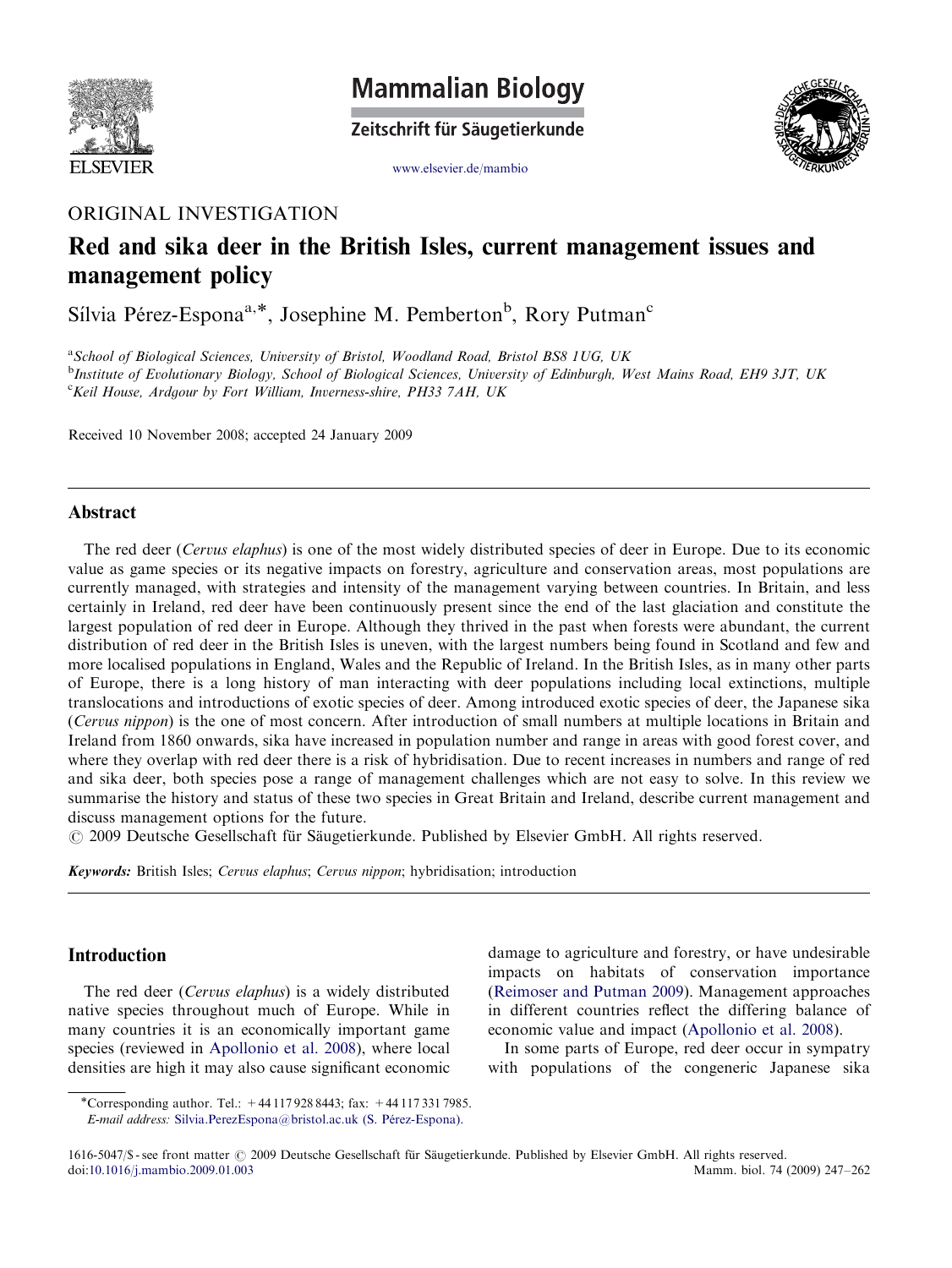(Cervus nippon), an exotic species introduced from Asia. Naturalised populations of sika occur in several European countries. In many instances these populations are quite small and local in distribution, but more extensive populations are established in Germany, the Czech Republic, the United Kingdom and the Republic of Ireland. Where sika reach high densities, they can also be implicated in significant economic damage to agriculture (e.g. [Putman and Moore 1998;](#page--1-0) [Rutter and Langbein](#page--1-0) [2005](#page--1-0)) and commercial forestry (e.g. [Ratcliffe 1989](#page--1-0); [Chadwick et al. 1996](#page--1-0)). Both species, red and sika deer, at high densities, can also have negative impacts on habitats of natural heritage importance, for example preventing the regeneration of native woodlands (e.g. [Scott et al. 2000\)](#page--1-0). The presence of deer near urban areas also have further risks in terms of vehicle collisions ([Langbein and Putman 2006](#page--1-0)) and the risk of disease spread to livestock (Bö[hm et al. 2007](#page--1-0)). Additional concerns arise because sika and red deer can mate to produce fertile hybrids, so that introgression may compromise the genetic integrity of native red deer stocks, and potentially reduce the trophy value of red deer (since sika have much smaller antlers than red deer). Hybridisation between red and sika has been documented in both the United Kingdom and the Republic of Ireland (e.g. [Harrington 1973;](#page--1-0) [Putman and Hunt 1994](#page--1-0); [Abernethy 1994](#page--1-0); [Goodman et al. 1999](#page--1-0); Dí[az et al. 2006](#page--1-0); [Pemberton et al. 2006](#page--1-0); [Senn and Pemberton, in press](#page--1-0)) and in the Czech Republic (Bartoš [et al. 1981;](#page--1-0) [Barto](#page--1-0)š and Ž[irovnick](#page--1-0)ý 1981; [Zima et al. 1990\)](#page--1-0), and there is concern about the potential for hybridisation elsewhere in Continental Europe [\(Wotchikowsky 2009](#page--1-0); [Barto](#page--1-0)š 2009).

Britain perhaps has the greatest experience of the problems associated with expanding populations of sika, and it is suggested that an exploration of current problems and policies within the British Isles may be helpful in guiding policy elsewhere in Europe where sika populations are currently on the increase. In this paper we review the present status and distribution of red and sika within the British Isles including the genetic provenance of the different populations. Current management approaches and the impacts of both species on agriculture, forestry and conservation habitats are also discussed. Particular attention is paid to hybridisation between red and sika deer and the changing attitudes of statutory authorities to the best management approaches for the future.

#### Red deer: history and current status in the British Isles

#### **History**

The red deer has been continuously present in Britain since the end of the last glaciation (c. 11,000 years BP) and was widely distributed when forested areas were abundant in the past ([Lister 1984\)](#page--1-0). Deer, especially red deer, were extensively hunted by Mesolithic man in Europe (including Britain) to provide food, skins and tools ([Jarman 1972](#page--1-0)). Although the red deer evolved as a species occupying low-ground habitats (heaths, forests or forest edges), with the development of farming cultures during the Neolithic (c. 5000 years BP), populations of red deer declined and were gradually concentrated into remaining forests and more remote upland areas, for example in Scotland [\(Whitehead 1964](#page--1-0); [Lister 1984\)](#page--1-0). In Norman Britain (11th Century) some areas, for example the New Forest, Hampshire, in southern England, were designated as royal forests where deer were protected from poaching in order to provide royal hunting. Thirty-one deer parks were documented in the Domesday Book (1086), an inventory commissioned by William I containing records of all settlements in England. Deer parks became very common after the Norman Conquest, with over 700 marked on Saxton's maps of 1575 and 1580, and 334 listed by [Shirley \(1867\)](#page--1-0). Early parks would only have contained red deer, but the Normans introduced another herding deer species, the fallow deer (Dama dama), and these two species remain the commonest park species today, when just over 100 parks survive ([Hingston 1988\)](#page--1-0). Deforestation and over-hunting continued during the 16th–18th Centuries, with numbers of wild red deer at a minimum by the second half of the 18th Century when they were extinct in most of England, Wales and lowland Scotland [\(Clutton-Brock](#page--1-0) [and Albon 1989](#page--1-0); [Harris and Yalden 2008](#page--1-0)). In Ireland, numbers of red deer also declined as a consequence of deforestation and human disturbance with all populations except those in the south-west being extinct by the end of the 19th Century ([Harris and Yalden 2008\)](#page--1-0). Despite these large declines, some quite substantial populations of red deer are thought to have survived in more inaccessible areas (such as the Scottish Highlands: [Sinclair 1814](#page--1-0); [Black and Black 1861](#page--1-0); [Whitehead 1960](#page--1-0) [1964;](#page--1-0) [Clutton-Brock and Albon 1989\)](#page--1-0). In the 19th Century, the range and abundance of wild red deer rose again, due to a growing interest in deer hunting coupled with a decrease in profits from sheep rearing, which allowed large areas of land to be re-colonised by red deer, especially in Scotland ([Lowe and Gardiner 1974](#page--1-0); [Clutton-Brock and Albon 1989\)](#page--1-0). Although translocations of red deer between European countries have probably occurred since Roman times [\(Long 2003](#page--1-0)), it was during Victorian times (19th Century) that more significant introductions and translocations of red deer into Britain began due to an interest at improving body and antler size for trophy hunting ([Whitehead 1960,](#page--1-0) [1964\)](#page--1-0). In some cases these introductions were made to existing populations of deer but some current populations are entirely the result of introductions following local extinction ([Whitehead 1960, 1964](#page--1-0); [Lowe and](#page--1-0)